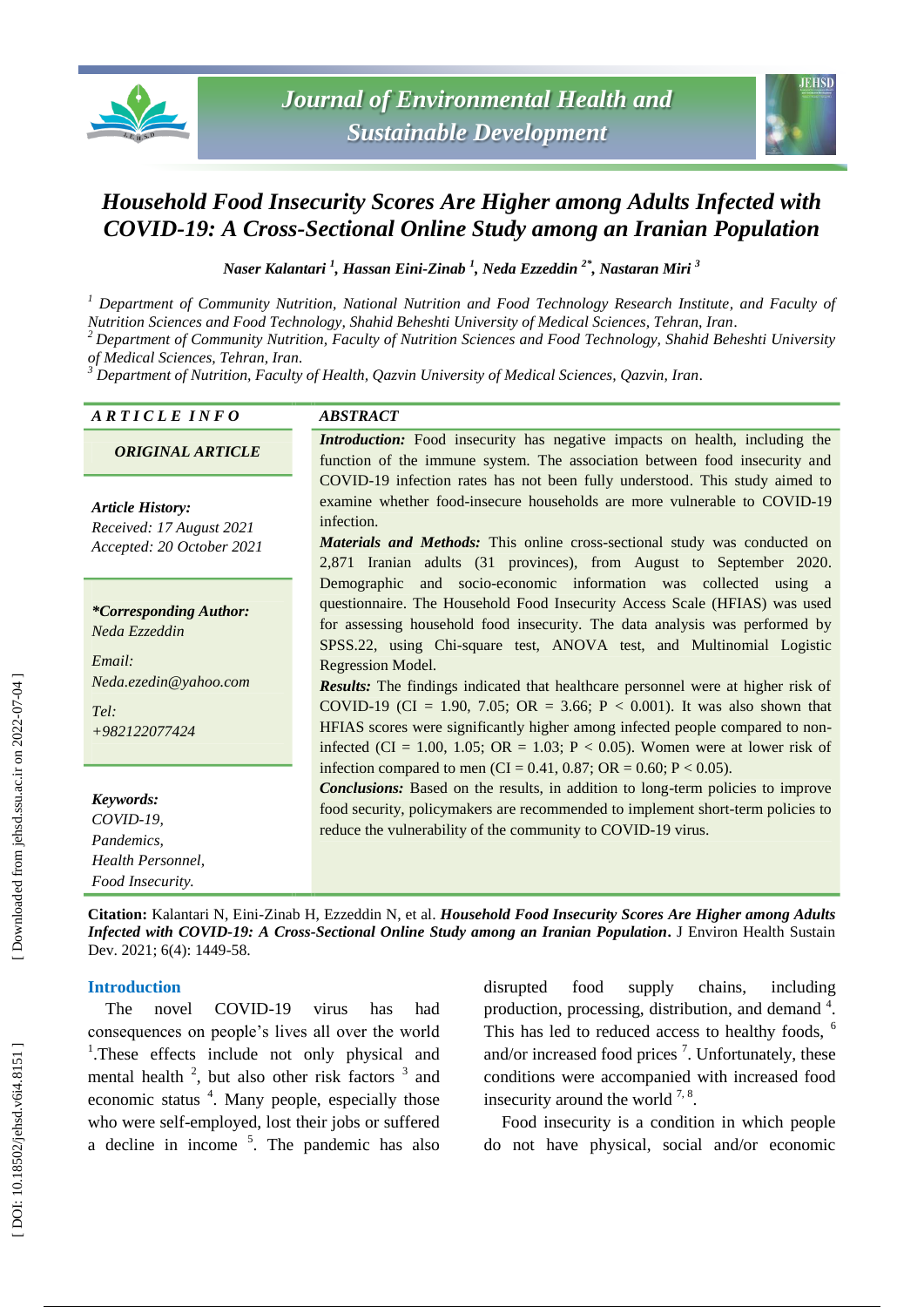access to sufficient, safe and nutritious food  $\frac{9}{2}$ . Based on various international studies, a rise in food insecurity has been reported, specifically among socio -economically vulnerable populations. In a cohort study among low -income African - Americans, an 80 % increase in food insecurity was seen in the first weeks of the outbreak, and government food aid had little effect on reducing it <sup>10</sup>. Another study in an Italian population found that food insecurity doubled during the COVID -19 outbreak <sup>11</sup>. Similar studies have been conducted in other countries, such as Mexico<sup>12</sup>, Brazil<sup>13</sup>, and Iran $^{14}$ .

Food insecurity has negative impacts on health  $^{15}$ , including the function of the immune system  $^{16,17}$ . The consumption of a healthy and nutritious diet, which is essential for better immune function  $^{18}$ , is less common in food-insecure households <sup>19</sup>. In a study conducted by Larson among adults in Minnesota, reduced food security was associated with lower consumption of healthy foods, such as fruit and vegetables, and higher consumption of calorie -rich fast foods and snacks<sup>20</sup>. In another study among Brazilian favelas, a 46% decrease was also seen in the consumption of healthy and nutritious food  $13$ . Psychologically , higher levels of mental illness, including perceived stress, are experienced in food-insecure households  $21$ , which may also be associated with impaired immune response  $2^2$ .

There are various studies among Iranian populations which have tried to assess food insecurity status during the COVID -19 pandemic. For instance, one study was conducted among rural households in Dashtestan county, Bushehr province, by Yazdanpanah et al.  $^{23}$ ; another among households from community health centers in Kerman province by [Tezerji](http://jams.arakmu.ac.ir/search.php?sid=1&slc_lang=en&auth=Tezerji) et al.  $24$ ; and among a population in Tehran by Pakravan-Charvadeh<sup>14</sup>. These studies only reported food insecurity prevalence and determinants, but not its associations with COVID -19 infection rates. However, there are limited studies which have assessed this relationship  $25,26$ . Given the novelty of COVID -19, the aim of the current study was to examine whether food -insecure households are

more vulnerable to COVID -19 infection. The results of this study will help policymakers and decision -makers to adopt evidence -based policies to fight such pandemics, by outlining the dimensions of vulnerability to infection.

#### **Materials and Methods**

#### *Study design, population , and data collection*

An online cross -sectional study was performed among Iranian adults (the age of over 18 years) across the whole country (31 provinces).

The inclusion criteria were the age of over 18 years; living in Iran; and interest in participating. The exclusion criteria included incomplete data of participants.

The minimum sample size in this study was calculated using OpenEpi software version3 (http://www.openepi.com/SampleSize/SSPropor.ht m), based on the prevalence of food insecurity reported in a systematic review  $(49\%),$  <sup>27</sup> with a 95% confidence interval  $(N = 384)$ . In order to reduce the online sampling error, the minimum sample size was considered for each region (in total, five regions) of the country. According to a national division by the Ministry of Interior, the provinces were divided into five districts, based on criteria , such as proximity, geographical location , and commonalities . The regions were as follows: 1. Tehran (7 provinces), 2. Isfahan (6 provinces), 3. Tabriz (6 provinces), 4. Kermanshah (6 provinces) , and 5. Mashhad (6 provinces).

The participants consisted of 2,871 Iranian adults who were invited to participate via popular social networks , such as Telegram Messenger, WhatsApp Messenger , and Instagram (between August and September 2020). Due to the vastly increased use of the internet during recent years in Iranian populations (1), high levels of access to social networks can be assumed.

The data were collected by electronic questionnaire and availability sampling methods. Research information (including research subject, inclusion criteria, and ethical and privacy considerations) were mentioned in the invitation text. The participants were connected to the questionnaire by clicking on the link provided in

*Jehsd.ssu.ac.ir*

Jehsd.ssu.ac.ir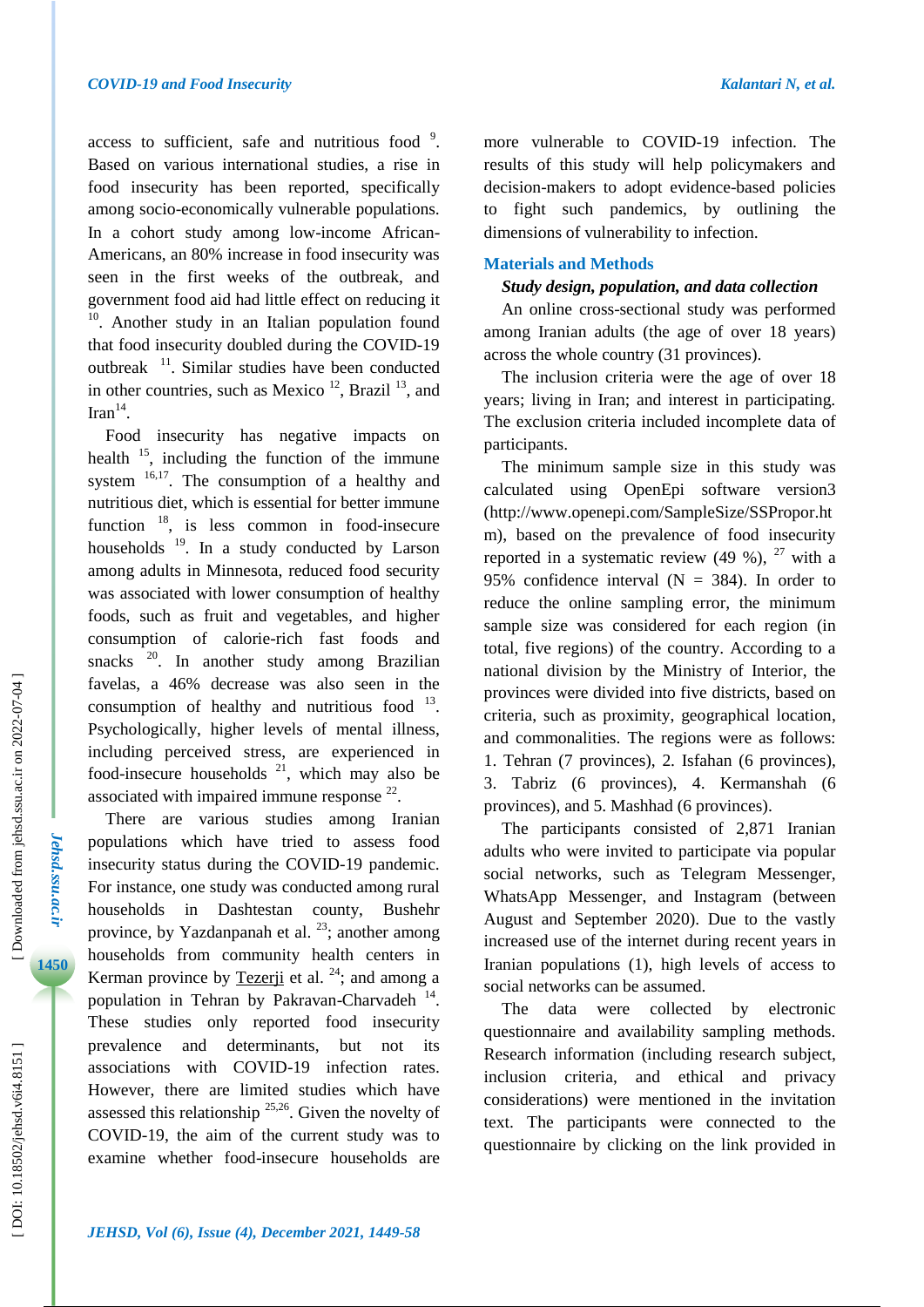the invitation text. The questionnaire was hosted on a private website [\(https://porsall.com/](https://porsall.com/) ) . The informed consent for participation in the study was provided on the first page of the questionnaire, and the participants began to answer the questions if they agreed. The participants were also told that they could drop out at any time. Sampling was carried out until the minimum sample size was collected from each region. When data collection was completed, an Excel output was downloaded from the user page in the website.

#### *Measurements*

#### *General information*

This questionnaire contained demographic (age, sex , and family size), socio -economic (educational level, job , and family monthly income) , and COVID -19 -related health status (infection status and perceived COVID -19 prevention score).

The participants were asked to choose their infection status to COVID -19, including 1. I have been infected (Diagnosis by a physician using PCR test or CT scan tests of the lungs); 2. I have had a suspected infection (Definite infection of someone in close contact; or signs of disease without a diagnostic test in participants); and 3. None of these conditions (considered as non infected). They were also asked to score their preventive behaviors ( frequent hand washing, wearing a mask, keeping social distance, not attending closed public places, not leaving home except when necessary, etc.) against COVID -19. The range of this score was between 1 (lowest) and 10 (highest), and was termed "perceived COVID -19 prevention score" in this study. The questionnaire was designed based on the study goals, and assessed by four experts (in the field s of community and clinical nutrition; and demographics) to ensure content validity.

#### *Household food security assessment*

Household Food Insecurity Access Scale

(HFIAS) is a 9 -item questionnaire used in examining household food security status. There are four options for each item, which assess the frequency of incidence and are rated on a Likert scale (most of the time  $= 3$ , sometimes  $= 2$ ; rarely  $= 1$ ; and no  $= 0$ ). The higher total scores of the questionnaire, the greater the food insecurity level. Two examples of questions are as follows: " Did you or any household member eat just a few different kinds of food daily due to the lack of resources?" or " Did you or any household member go a whole day without eating because there was not enough food?. Mohammadi et al. developed a standard Persian questionnaire, with acceptable validity and reliability (Cronbach's alpha =  $0.85$ ) <sup>28</sup>. This validated questionnaire was used in the current study.

#### *Statistical analysis*

The analysis of data was done by IBM SPSS software, Version 22.0, using Chi -square test, ANOVA test, and Multinomial Logistic Regression model. P -values of less than 0.05 were considered significant. The assessment of data normality was also checked by Kolmogorov – Smirnov test.

#### **Ethical Issue**

This research was approved by the Ethics Committee of the National Nutrition and Food Technology Research Institute, Shahid Beheshti University of Medical Sciences (Ethics code: IR.SBMU.nnftri.Rec.1399. 028).

### **Results**

The general information of participants is provided in Table 1. The prevalence of women (82.8%) was much higher than men (17.2%), so before the data were analyzed, sex weighting was carried out based on the census data of the Statistics Center of Iran (103 men for every 100 women).

**1451**

Downloaded from jehsd.ssu.ac.ir on 2022-07-04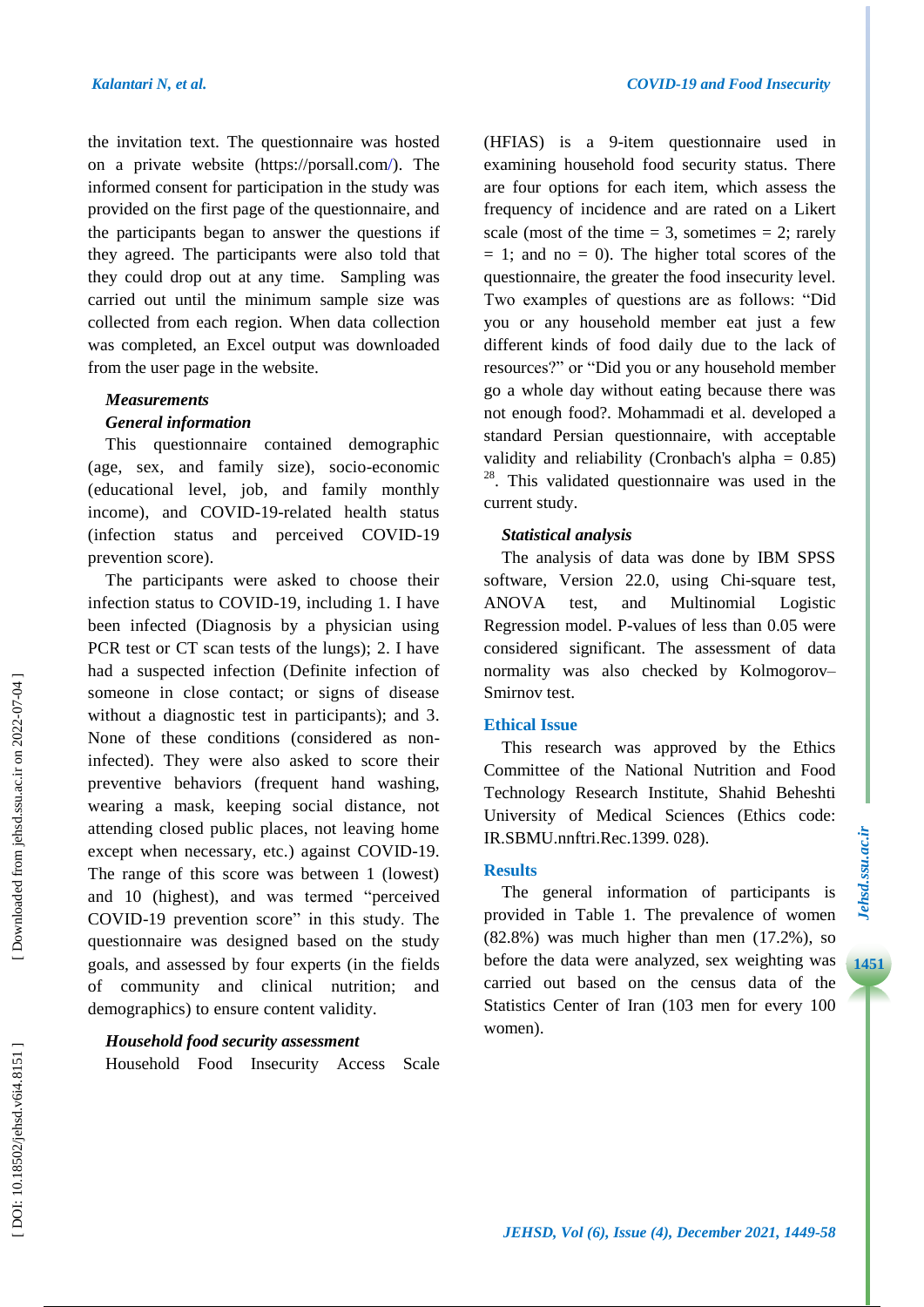| <b>Quantitative variables</b>    | (Mean $\pm$ SD <sup>a</sup> ) |  |  |
|----------------------------------|-------------------------------|--|--|
| Age                              | $32.99 \pm 8.31$              |  |  |
| Family size                      | $3.49 \pm 1.29$               |  |  |
| Perceived prevention score       | $7.73 \pm 1.98$               |  |  |
| HFIAS <sup>b</sup> score         | $3.60 \pm 5.36$               |  |  |
| <b>Qualitative variables</b>     | N(%)                          |  |  |
| <b>Educational level</b>         |                               |  |  |
| Diploma and lower                | 621(21.6)                     |  |  |
| Associate degree and bachelor    | 1352(47.1)                    |  |  |
| Masters' degree and higher       | 897(31.3)                     |  |  |
| Occupation                       |                               |  |  |
| University student               | 377(13.1)                     |  |  |
| Housewife                        | 511(17.8)                     |  |  |
| Employee                         | 709(24.7)                     |  |  |
| Healthcare personnel             | 223(7.8)                      |  |  |
| Manual worker                    | 210(7.3)                      |  |  |
| Self-employed                    | 539(18.8)                     |  |  |
| Other                            | 302 (10.5)                    |  |  |
| Monthly household income         |                               |  |  |
| Under 1800000 Rials              | 494(17.2)                     |  |  |
| 18000000-36000000 Rials          | 621(21.6)                     |  |  |
| 36000000-54000000 Rials          | 670(23.3)                     |  |  |
| 54000000-72000000 Rials          | 408(14.2)                     |  |  |
| More than 72000000 Rials         | 679(23.6)                     |  |  |
| <b>COVID-19</b> infection status |                               |  |  |
| Infected                         | 187(6.5)                      |  |  |
| Suspected                        | 512(17.8)                     |  |  |
| Not Infected                     | 2172(75.7)                    |  |  |
| Living regions                   |                               |  |  |
| Tehran region <sup>c</sup>       | 1088(37.9)                    |  |  |
| Isfahan region $\frac{d}{dx}$    | 509 (17.7)                    |  |  |
| Tabriz region <sup>e</sup>       | 466 (16.2)                    |  |  |
| Kermanshah region $f$            | 419 (14.6)                    |  |  |
| Mashhad region <sup>8</sup>      | 388 (13.5)                    |  |  |

#### **Table 1:** General information of the participants

a Standard Deviation

**b** Household Food Insecurity Access Scale

<sup>c</sup>Includes provinces: Tehran, Alborz, Golestan, Mazandaran, Qazvin, Qom, Semnan

<sup>d</sup> Includes provinces: Bushehr, Chaharmahal and Bakhtiari, Fars, Hormozgan, Isfahan, kohgiluyeh and **BoyerAhmad** 

e Includes provinces: Ardabil, East Azerbaijan, Gilan, Kordestan, West Azerbaijan, Zanjan

f Includes provinces: Kermanshah, Hamedan, Ilam, Khuzestan, Lorestan, Markazi

g Includes provinces: Kerman, North Khorasan, Razavi Khorasan, South Khorasan, Sistan and Baluchestan, yazd

## *ANOVA test*

Table 2 indicates the results of the one -way ANOVA test. Mean age and family size were significantly different between the three groups (P  $<$  0.05) (Table 2). The mean perceived prevention

score was statistically higher among the non infected group  $(P < 0.001)$ . The mean score of HFIAS was also higher among the infected group, compared to the suspected and non -infected groups  $(P < 0.05)$ .

*Jehsd.ssu.ac.ir*

Jehsd.ssu.ac.ir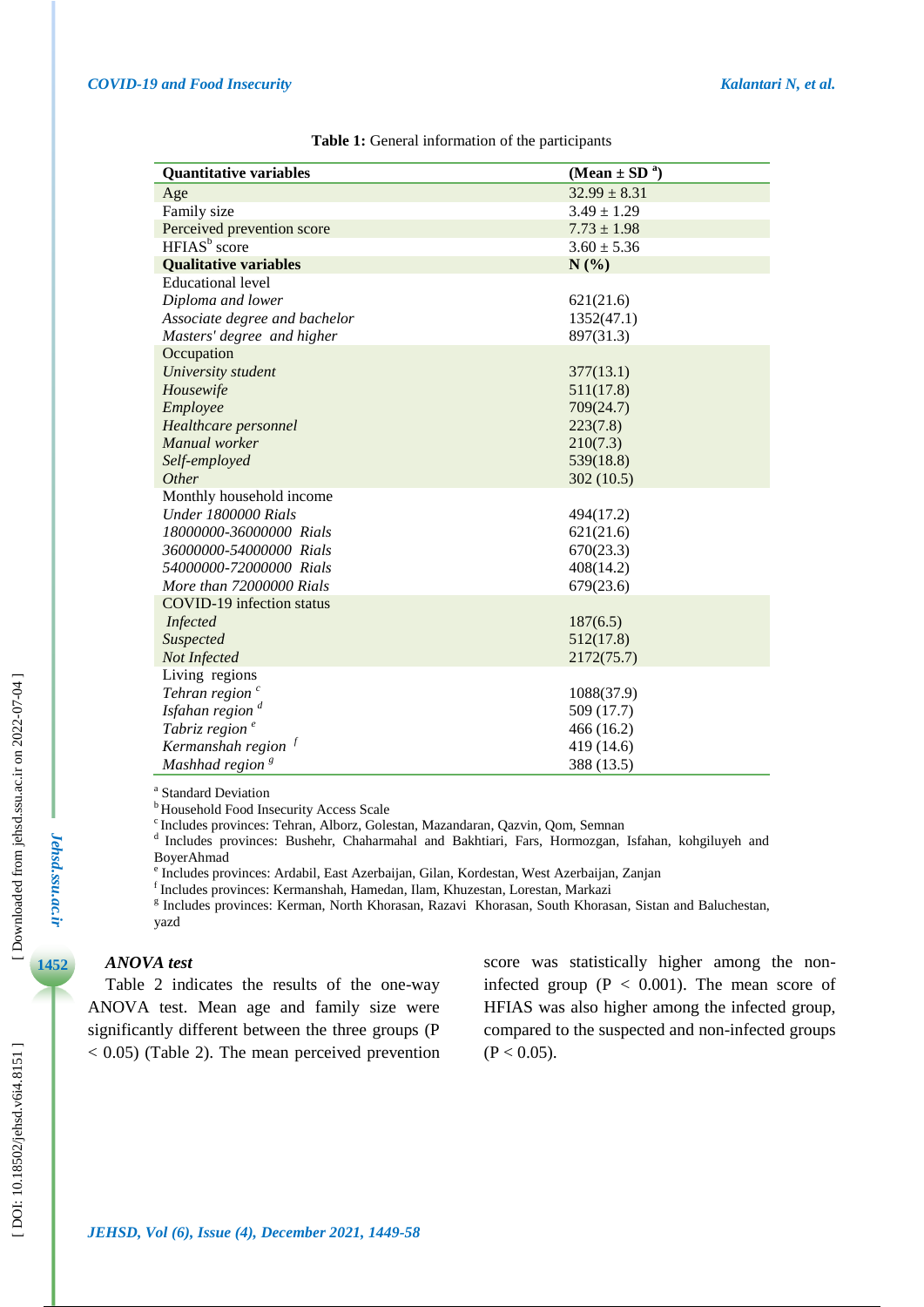|                                 | <b>COVID-19 infection status</b>                                                                                 |                             |                                               |                      |
|---------------------------------|------------------------------------------------------------------------------------------------------------------|-----------------------------|-----------------------------------------------|----------------------|
| <b>Quantitative variables</b>   | <b>Infected</b><br><b>Suspected</b><br>Mean $\pm$ SD <sup>a</sup><br>$Mean \pm SD$<br>$(n = 187)$<br>$(n = 512)$ |                             | Non-infected<br>$Mean \pm SD$<br>$(n = 2172)$ | P-value <sup>b</sup> |
| Age                             | $32.7 \pm 6.6$                                                                                                   | $32.1 \pm 7.6$              | $33.1 \pm 8.5$                                | 0.045                |
| Family size                     | $3.4 \pm 1.3$                                                                                                    | $3.6 \pm 1.41$              | $3.4 \pm 1.2$                                 | 0.047                |
| Perceived prevention score      | $7.4 \pm 2.1$                                                                                                    | $7.3 \pm 2.0$               | $7.8 \pm 1.9$                                 | < 0.001              |
| Household food insecurity score | $4.5 \pm 6.4$                                                                                                    | $3.6 \pm 5.1$               | $3.5 \pm 5.3$                                 | 0.034                |
| <b>Qualitative variables</b>    | <b>Infected</b><br>$N(\%)$                                                                                       | <b>Suspected</b><br>$N(\%)$ | <b>Non-infected</b><br>$N(\%)$                | P-value <sup>c</sup> |
| Gender                          |                                                                                                                  |                             |                                               |                      |
| Women                           | 68(4.8)                                                                                                          | 248(17.6)                   | 1090(77.5)                                    | 0.001                |
| <b>Educational level</b>        |                                                                                                                  |                             |                                               |                      |
| Diploma and lower               | 44(7.1)                                                                                                          | 110(17.7)                   | 467(75.2)                                     |                      |
| Associate degree and Bachelor   | 91(6.7)                                                                                                          | 241(17.8)                   | 1021(75.5)                                    |                      |
| Masters' degree and higher      | 51(5.7)                                                                                                          | 162(18)                     | 685(76.3)                                     | 0.883                |
| Occupation                      |                                                                                                                  |                             |                                               |                      |
| <b>Student</b>                  | 11(2.9)                                                                                                          | 84(22.3)                    | 281(74.7)                                     |                      |
| Housewife/househusband          | 24(4.7)                                                                                                          | 100(19.6)                   | 387(75.7)                                     |                      |
| Employee                        | 58(8.2)                                                                                                          | 116(16.3)                   | 536(75.5)                                     |                      |
| Healthcare personnel            | 31(13.9)                                                                                                         | 39(17.5)                    | 153(68.6)                                     |                      |
| manual worker                   | 24(11.4)                                                                                                         | 37(17.5)                    | 150(71.1)                                     | < 0.001              |
| Self-employed                   | 23(4.3)                                                                                                          | 89(16.5)                    | 427(79.2)                                     |                      |
| other                           | 17(5.6)                                                                                                          | 47(15.6)                    | 238(78.8)                                     |                      |
| Family income (per month)       |                                                                                                                  |                             |                                               |                      |
| Under 1800000 Rials             | 37(7.5)                                                                                                          | 83(16.8)                    | 374(75.7)                                     |                      |
| 18000000-36000000 Rials         | 43(6.9)                                                                                                          | 102(16.4)                   | 476(76.7)                                     |                      |
| 36000000-54000000 Rials         | 36(5.4)                                                                                                          | 121(18.1)                   | 513(76.6)                                     |                      |
| 54000000-72000000 Rials         | 28(6.9)                                                                                                          | 79(19.4)                    | 300(73.7)                                     | 0.808                |
| More than 72000000 Rials        | 43(6.3)                                                                                                          | 126(18.6)                   | 509(75.1)                                     |                      |

**Table 2:** Comparison of quantitative and qualitative variables in three groups of COVID-19 infection status

**a** Standard Deviation **<sup>b</sup>**ANOVA <sup>c</sup> Chi -square test

### *Chi -square test*

Chi -square test did not show any significant association between educational levels and COVID-19 infection status ( $P > 0.05$ ) (Table 2). The prevalence of infected, suspected, and noninfected individuals by job status was also examined by Chi -square test. The prevalence of infected individuals was statistically higher among healthcare personnel and employees  $(P < 0.001)$ (Table 2). There was also a significant difference between groups by gender: the infection status was found to be lower among women  $(P < 0.05)$  (Table 2). Finally, there was no difference observed between groups in terms of monthly family income  $(P > 0.05)$  (Table 2).

### *Multinomial logistic regression models*

Based on the results (ANOVA test and Chi -

square test), significant predictors were included in multinomial logistic regression models. As shown in Table 3, the first category of coefficients compared infected versus non -infected groups; the next category compared suspected versus infected groups. The first column shows the effect of the variables individually (unadjusted model). The second column predicts COVID -19 infection status based on the household food insecurity score, by controlling confounding factors ( adjusted model).

The results indicated that food insecurity score, job status , and gender were all significantly different between infected and non -infected people (P < 0.05). The comparison between suspected and non -infected individuals only indicated differences in perceived COVID -19 prevention scores (P < 0.05).

# Jehsd.ssu.ac.ir **14***Jehsd.ssu.ac.ir*

**1453**

Downloaded from jehsd.ssu.ac.ir on 2022-07-04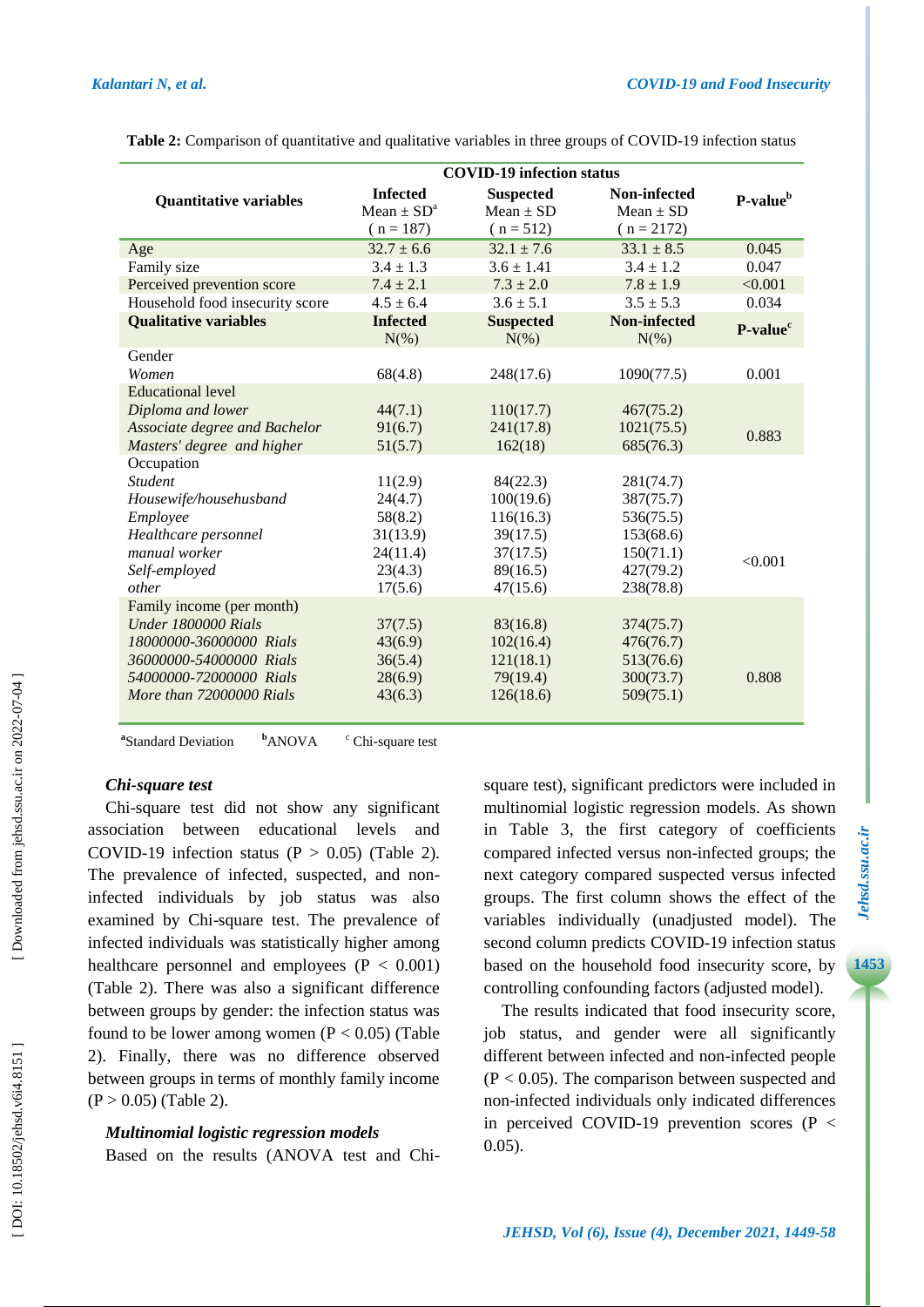| <b>COVID-19 infection status</b> |                                     | Unadjusted |                            | <b>Adjusted</b> |                            |
|----------------------------------|-------------------------------------|------------|----------------------------|-----------------|----------------------------|
|                                  |                                     | Exp        | 95% CI <sup>*</sup>        | Exp             | 95% CI                     |
|                                  |                                     | <b>(B)</b> | lower ,upper               | <b>(B)</b>      | lower ,upper               |
|                                  | Age                                 | 0.99       | 0.97, 1.01                 | 0.98            | 0.96, 1.00                 |
|                                  | Perceived COVID-19 prevention score | 0.91       | $0.84, 0.97***$            | 0.96            | 0.89, 1.03                 |
|                                  | Household food insecurity score     | 1.03       | $1.00, 1.05$ <sup>**</sup> | 1.03            | $1.00, 1.05$ <sup>**</sup> |
|                                  | Gender(Ref: male)                   |            |                            |                 |                            |
|                                  | female                              | 0.57       | $0.41, 0.77***$            | 0.60            | $0.41, 0.87***$            |
| Infected                         | Occupation (Ref: other)             |            |                            |                 |                            |
|                                  | <b>Student</b>                      | 0.57       | 0.264, 1.248               | 0.59            | 0.26, 1.34                 |
|                                  | Housewife/househusband              | 0.87       | 0.45, 1.67                 | 1.35            | 0.66, 2.72                 |
|                                  | Employee                            | 1.55       | 0.88, 2.74                 | 1.78            | 0.99, 3.20                 |
|                                  | Healthcare personnel                | 2.89       | $1.54, 5.43$ <sup>**</sup> | 3.66            | $1.90, 7.05***$            |
|                                  | Manual worker                       | 2.27       | $1.17, 4.39$ <sup>**</sup> | 1.84            | 0.93, 3.61                 |
|                                  | Self-employed                       | 0.75       | 0.39, 1.45                 | 0.75            | 0.38, 1.47                 |
| Suspected                        | Age                                 | 0.98       | $0.97, 0.99$ **            | 0.99            | 0.97, 1.00                 |
|                                  | Perceived COVID-19 prevention score | 0.88       | $0.84, 0.93***$            | 0.88            | $0.84, 0.93***$            |
|                                  | Household food insecurity score     | 1.00       | 0.98, 1.02                 | 0.99            | 0.97, 1.01                 |
|                                  | Gender(Ref: male)                   |            |                            |                 |                            |
|                                  | female                              | 0.93       | 0.76, 1.13                 | 0.89            | 0.70, 1.13                 |
|                                  | Occupation (Ref: other)             |            |                            |                 |                            |
|                                  | <b>Student</b>                      | 1.50       | $1.01, 2.23$ <sup>**</sup> | 1.38            | 0.91, 2.10                 |
|                                  | Housewife                           | 1.29       | 0.88, 1.90                 | 1.43            | 0.95, 2.15                 |
|                                  | Employee                            | 1.08       | 0.74, 1.57                 | 1.07            | 0.73, 1.57                 |
|                                  | Healthcare personnel                | 1.28       | 0.80, 2.05                 | 1.29            | 0.79, 2.08                 |
|                                  | Manual worker                       | 1.23       | 0.76, 1.98                 | 1.02            | 0.62, 1.66                 |
|                                  | Self-employed                       | 1.04       | 0.71, 1.53                 | 0.97            | 0.65, 1.44                 |

**Table 3:** Unadjusted and adjusted multinomial logistic regression models to predict the COVID -19 infection determinants among the studied population

Note 1: The reference is COVID -19 non -infected status

Note 2: Model control variables (in adjusted model ) included: age, perceived COVID -19 prevention score, gender, employment status<br>\*Confidence Interval P -value < 0.001

P-value  $< 0.05$  \*\*\*

#### **Discussion**

The current study was conducted among an Iranian adult population in order to assess the associations between COVID -19 infection status and household food insecurity scores. The results indicated that men and healthcare personnel were at higher risk of contracting COVID -19. It was also shown that the household food insecurity score was significantly higher among infected people, compared to non -infected people. This finding is consistent with the study by Escobar et al. conducted on the Californians  $26$ . The higher infection rates of people with food insecurity can be explained via different dimensions. Firstly , it has been shown that food insecurity can be associated with a weaker immune system response <sup>16</sup>. Food insecurity is also associated with greater inflammation in the body  $29$ . In a study conducted

*JEHSD, Vol ( 6), Issue (4), December 2021, 1449 -58*

by Kelly et al ., Ebola deaths was much higher among food-insecure individuals <sup>17</sup>. HIV-infected people who suffered from food insecurity and malnutrition were also found to be more vulnerable to disease progression  $30,31$ . There was a similar study on the vulnerability of food -insecure children to frequent colds  $32$ . Leddy et al. also showed that antiretroviral drug function was significantly affected by food security status <sup>33</sup>.

The food quality and dietary diversity of food insecure households are lower than food -secure ones 19,34. A healthy diet that provides the micronutrients needed by the body contributes to the better functioning of the immune system  $35$ . Low -quality diets cause a lack of vital micronutrients for proper bodily function <sup>36</sup>. Selenium deficiency, for instance, has been shown to be associated with severe status of COVID -19

*Jehsd.ssu.ac.ir*

Jehsd.ssu.ac.ir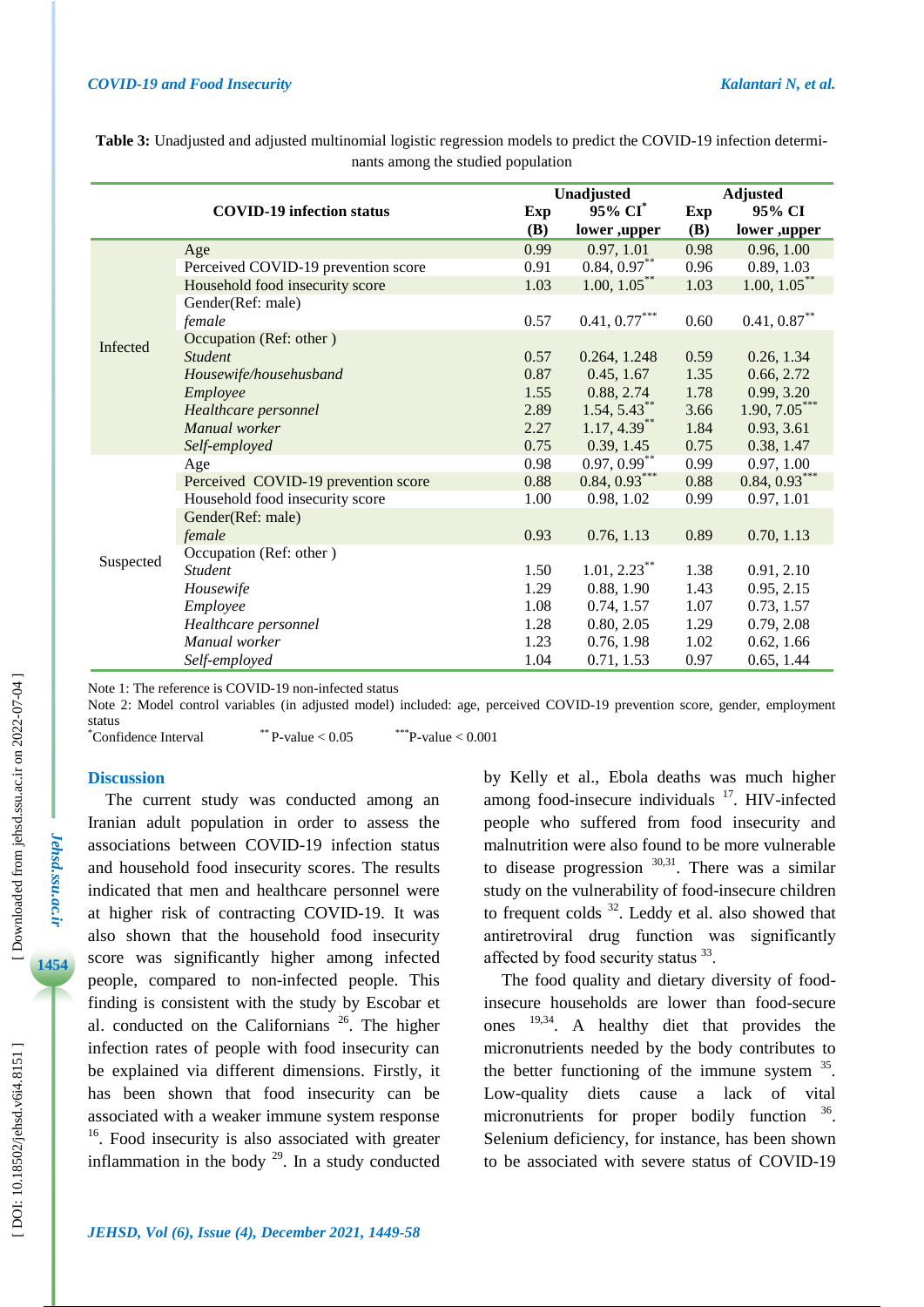infections  $37$ , due to its important role in immune system function  $38$ . Vitamin D deficiency has also been related to higher mortality and morbidity from COVID-19 infection  $39-41$ ; this deficiency has been correlated with food insecurity  $42$  and low family income <sup>43</sup>.

Another reason for the higher food insecurity scores among infected individuals may be due to their increased exposure to the virus, because of non -compliance with quarantine. It has been shown that people with lower economic status were less likely to stay at home during the pandemic <sup>44</sup> . One explanation for this finding might be the need to provide food and basic needs for their families. As seen in the United States, racial and socio -economic inequalities were evident in terms of COVID-19 infection rates <sup>45</sup>. People with lower socio -economic status have encountered more concerns about employment, income, access to health care , and sufficient food during the pandemic <sup>46</sup>. Therefore, economically vulnerable people may need immediate financial<sup>4</sup> or food assistance in critical situations, including in a pandemic outbreak <sup>3</sup>. However, in the present study, no significant relationship was found between job status and COVID -19 infection (except for health personnel), but further studies are recommended in this area.

The online nature of the study has some inevitable limitations, including participation bias. In this study, the participation of young people was higher. The involvement of individuals with very low socio -economic status might be lower, due to less access to, or use of, a smartphone or the internet. Therefore, food insecurity may be under reported, which should be considered when interpreting the results. The self -reporting method of data collection may also have biases. Some people with severe COVID -19 status may not have been able to participate in the study, or may not have reported their infection; thus, there may be underreporting in the number of infected people. It is recommended to conduct similar studies, focusing on hospitals and health centers to further examine the associations between food insecurity and COVID -19 infection status. An interesting future research direction may aim to collect data on disease severity, too.

#### **Conclusion**

In the current study, food insecurity scores were higher among infected vs. non-infected individuals. This indicates the higher vulnerability of food -insecure households to COVID -19. Therefore, in addition to reducing food insecurity and hunger, which is the No. 2 UN sustainable development goal  $47$ , policymakers and planners should plan and implement short -term policies (financial or food assistance) to reduce social vulnerability to COVID -19, and increase social resilience to the pandemic.

# **Acknowledgment**

This research grants related to COVID -19, from Vice -Chancellor of Research Affairs, Shahid Beheshti University of Medical Sciences (code: 413, date of approval: 2 August 2020). Thanks are owed to the subjects participated in the study and shared the questionnaire link at Social Networks.

# **Funding**

This research grants related to COVID -19, from Vice -Chancellor of Research Affairs, Shahid Beheshti University of Medical Sciences (code: 413, date of approval: 2 August 2020).

# **Conflict of Interest**

The authors declare that there is no conflict of interest.

This is an Open -Access article distributed in accordance with the terms of the Creative Commons Attribution (CC BY 4.0) license, which permits others to distribute, remix, adapt, and build upon this work, for commercial use.

# **References**

- 1. World Health Organization. Coronavirus disease (COVID -19) advice for the public: mythbusters. 2020 .
- 2 .Hamadani JD, Hasan MI, Baldi AJ, et al. Immediate impact of stay -at -home orders to control COVID-19 transmission on socioeconomic conditions, food insecurity, mental health, and intimate partner violence in

**1455**

Downloaded from jehsd.ssu.ac.ir on 2022-07-04 ]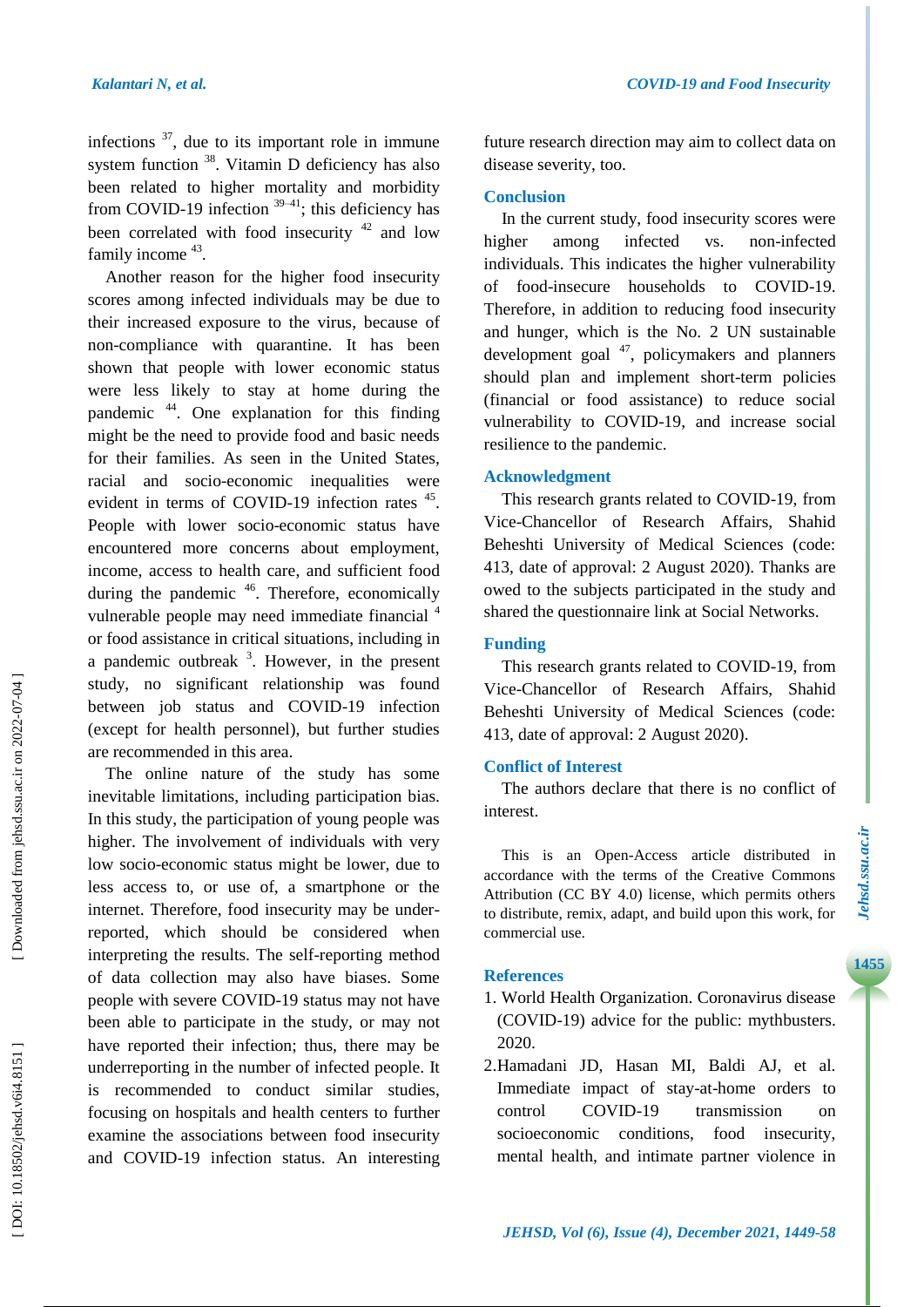#### *COVID -19 and Food Insecurity Kalantari N, et al.*

Bangladeshi women and their families: an interrupted time series. Lancet Glob Health. 2020;8(11):e1380 –9.

- 3 .Workie E, Mackolil J, Nyika J, et al. Deciphering the impact of COVID -19 pandemic on food security, agriculture, and livelihoods: A review of the evidence from developing countries. Current Research in Environmental Sustainability. 2020;2:100014.
- 4 .Aday S, Aday MS. Impacts of COVID -19 on food supply chain. Food Quality and Safety. 2020 ;4 (4):167 -180 .
- 5 . Mathew N, Deborah I, Karonga T, et al. The impact of COVID -19 lockdown in a developing country: narratives of self-employed women in Ndola, Zambia. Health Care Women Int. 2020; ;41(11 -12):1370 -83 .
- 6 .Pereira M, Oliveira AM. Poverty and food insecurity may increase as the threat of COVID - 19 spreads. Public Health Nutr. 2020;23(17): 3236 –40.
- 7 .FAO. Policy Brief: The impact of COVID -19 on food security and nutrition. ETHIOPIA: United Nations. Available from: https://ethiopia.un .org/sites/default/files/202006/SG%20Policy%20 Brief%20on%20COVID%20Impact%20on%20F ood%20Security\_1.pdf . [Cited 10 September 2020 ]
- 8 .Parolin Z, Wimer C. Forecasting estimates of poverty during the COVID -19 crisis. Poverty and social policy brief New York, NY: Center on Poverty and Social Policy at the Columbia School of Social Work. 2020;4(6):20 -46.
- 9 .Clay E. Trade Reforms and Food Security . FAO ; 2002.
- 10 . Dubowitz T, Dastidar MG, Troxel WM, et al. Food insecurity in a low -income, predominantly African American cohort following the COVID - 19 pandemic. Am J Public Health. 2021;111(3):494 –7.
- 11 . Dondi A, Candela E, Morigi F, et al. Parents' perception of food insecurity and of its effects on their children in italy six months after the COVID -19 pandemic outbreak. Nutrients. 2021;13(1):121.
- 12 . Gaitán -Rossi P, Vilar -Compte M, Teruel G, et

al. Food insecurity measurement and prevalence estimates during the COVID -19 pandemic in a repeated cross -sectional survey in Mexico. Public Health Nutr. 2021;24(3):412 –21.

- 13 . Manfrinato CV, Marino A, Condé VF, et al. High prevalence of food insecurity, the adverse impact of COVID -19 in Brazilian favela. Public Health Nutr. 2021;24(6):1210 –5.
- 14 . Pakravan -Charvadeh MR, Savari M, Khan HA, et al. Determinants of household vulnerability to food insecurity during COVID - 19 lockdown in a mid -term period in Iran. Public Health Nutr. 2021;24(7):1619 –28.
- 15 . Darling KE, Fahrenkamp AJ, Wilson SM, et al. Physical and mental health outcomes associated with prior food insecurity among young adults. J Health Psychol. 2017;22(5):572 – 81.
- 16 . Weiser SD, Young SL, Cohen CR, et al. Conceptual framework for understanding the bidirectional links between food insecurity and HIV/AIDS. Am J Clin Nutr. 2011;94(6):1729S - 1739S.
- 17 . Kelly JD, Richardson ET, Drasher M, et al. Food insecurity as a risk factor for outcomes related to ebola virus disease in kono district, sierra leone: A cross -sectional study. Am J Trop Med Hyg. 2018;98(5):1484 –8.
- 18 . Wimalawansa SJ. Fighting against COVID 19: Boosting the immunity with micronutrients, stress reduction, physical activity, and vitamin D. Nutrition and Food Science Journal (Sci Literature). 2020;3:1 –4.
- 19 . Davison KM, Gondara L, Kaplan BJ. Food insecurity, poor diet quality, and suboptimal intakes of folate and iron are independently associated with perceived mental health in Canadian adults. Nutrients. 2017;9(3):274.
- 20 . Larson N, Slaughter -Acey J, Alexander T, et al. Emerging adults' intersecting experiences of food insecurity, unsafe neighbourhoods and discrimination during the coronavirus disease 2019 (COVID -19) outbreak. Public Health Nutr. 2021;24(3):519 –30.
- 21 . Martin MS, Maddocks E, Chen Y, et al. Food insecurity and mental illness: disproportionate

*Jehsd.ssu.ac.ir*

Jehsd.ssu.ac.ir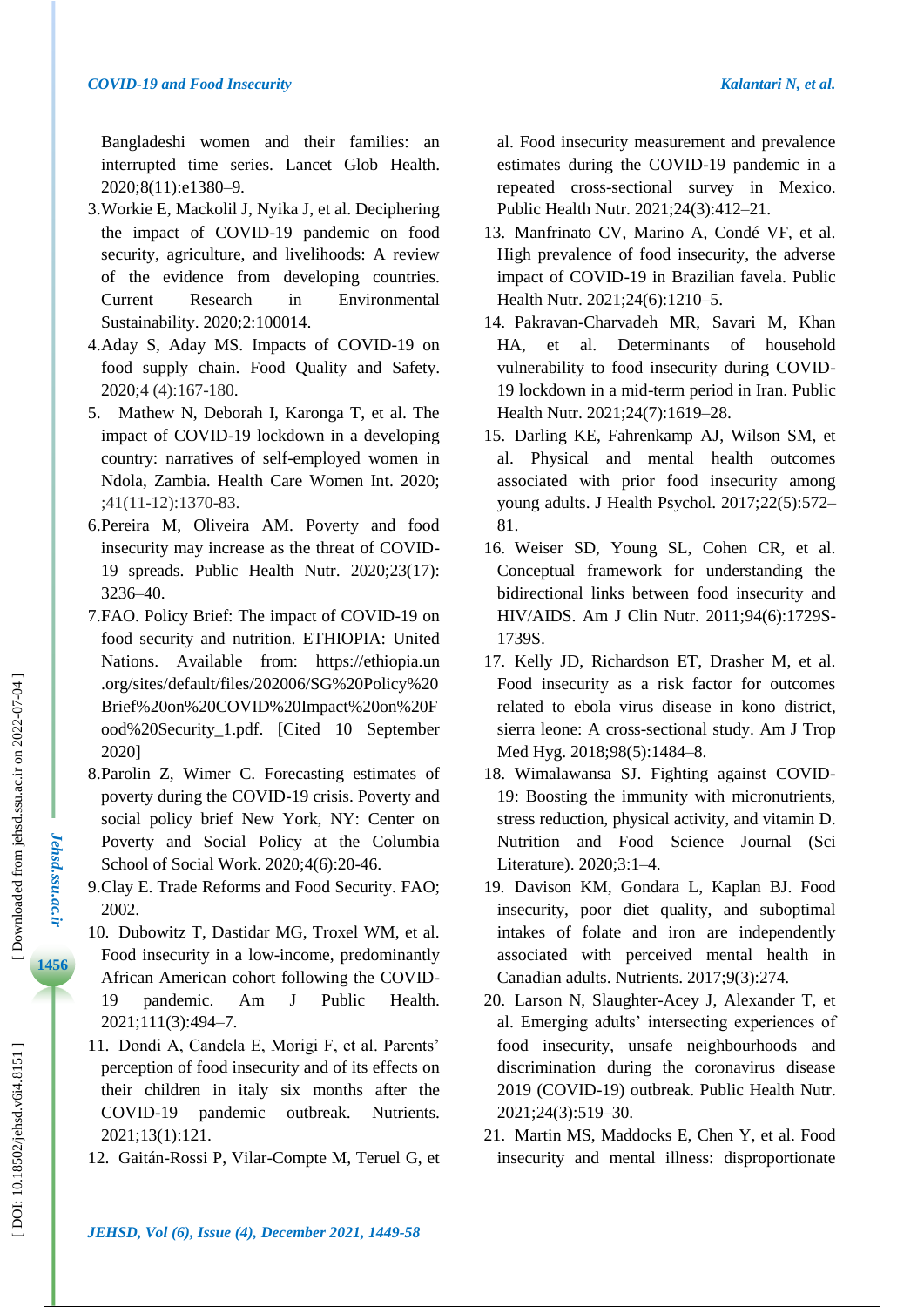impacts in the context of perceived stress and social isolation. Public Health. 2016;132:86 –91.

- 22 . Assaf AM. Stress -induced immune -related diseases and health outcomes of pharmacy students: A pilot study. Saudi Pharm J. 2013;21(1):35 –44.
- 23 . Yazdanpanah M, Tajeri Moghadam M, Savari M, et al. The impact of livelihood assets on the food security of farmers in southern Iran during the COVID -19 pandemic. Int J Environ Res Public Health. 2021 ;18(10):5310.
- 24 . Tezerji S, Nazari Robati F. Status of food security in Kerman, Iran during the COVID -19 pandemic. Journal of Arak University of Medical Sciences. 2020;23(5):774 –85.
- 25 . Kimani ME, Sarr M, Cuffee Y, et al. Associations of race/ethnicity and food insecurity with COVID -19 infection rates across US counties. JAMA Netw Open. 2021;4(6):e2112852 –e2112852.
- 26 . Escobar M, Mendez AD, Encinas MR, et al. High food insecurity in Latinx families and associated COVID -19 infection in the Greater Bay Area, California. BMC Nutr. 2021;7(1):23.
- 27 . Behzadifar M, Behzadifar M, Abdi S, et al. Prevalence of food insecurity in Iran: A Systematic Review and Meta -analysis. Arch Iran Med. 2016;19(4):288 –94.
- 28 . Mohammadi F, Omidvar N, Houshiar -Rad A, et al. Validity of an adapted household food insecurity access scale in urban households in Iran. Public Health Nutr. 2012 ;15(1):149 –57.
- 29 . Gowda C, Hadley C, Aiello AE. The Association Between Food Insecurity and Inflammation in the US Adult Population. Am J Public Health. 2012;102(8):1579 –86.
- 30 . Aibibula W, Cox J, Hamelin AM, et al. Association between food insecurity and HIV viral suppression: A Systematic Review and Meta-Analysis. AIDS Behav. 2017;21(3):754– 65.
- 31 . Ivers LC, Cullen KA, Freedberg KA, et al. HIV/AIDS, undernutrition, and food insecurity. Clin Infect Dis. 2009;49(7):1096 –102.
- 32 . Alaimo K, Olson CM, Frongillo EA, et al. Food insufficiency, family income, and health in

US preschool and school -aged children. Am J Public Health. 2001;91(5):781 –6.

- 33 . Leddy AM, Sheira LA, Tamraz B, et al. Food insecurity is associated with lower levels of antiretroviral drug concentrations in hair among a cohort of women living with human immunodeficiency virus in the United States. Clin Infect Dis. 2020;71(6):1517 –23.
- 34 . Singh DR, Ghimire S, Upadhayay SR, et al. Food insecurity and dietary diversity among lactating mothers in the urban municipality in the mountains of Nepal. ploS one. 2020;15(1): e0227873.
- 35 . Richardson DP, Lovegrove JA. Nutritional status of micronutrients as a possible and modifiable risk factor for COVID -19: a UK perspective. Br J Nutr. 2021 ;125(6):678 -84.
- 36 . Kazemi A, Ghaemmaghami Hezaveh SJ, Nikniaz L, et al. Is food insecurity associated with iron deficiency anemia and Vitamin D deficiency among women of reproductive age? . Top Clin Nutr. 2020;35(3):240 –7.
- 37 . Moghaddam A, Heller RA, Sun Q, et al. Selenium deficiency is associated with mortality risk from COVID Nutrients. 2020 ;12(7):2098.
- 38 . Bae M, Kim H. Mini -Review on the Roles of Vitamin C, Vitamin D, and selenium in the immune system against COVID-19. Molecules. 2020;25(22):5346.
- 39 . Meltzer DO, Best TJ, Zhang H, et al. Association of vitamin D status and other clinical characteristics with COVID -19 test results. JAMA netw open. ; 3(9):e2019722 – e2019722.
- 40 . Radujkovic A, Hippchen T, Tiwari -Heckler S, et al. Vitamin D deficiency and outcome of COVI D -19 patients. Nutrients. 2020;12(9):2757.

**14***Jehsd.ssu.ac.ir*

Jehsd.ssu.ac.ir

**1457**

- 41 . Jain A, Chaurasia R, Sengar NS, et al. Analysis of vitamin D level among asymptomatic and critically ill COVID -19 patients and its correlation with inflammatory markers. Sci Rep. 2020;10(1):20191.
- 42 . Wahlqvist ML. Vitamin D status and food security in North - East Asia. Asia Pac J Clin Nutr. 2013;22(1):1–5.

DOI: 10.18502/jehsd.v6i4.8151